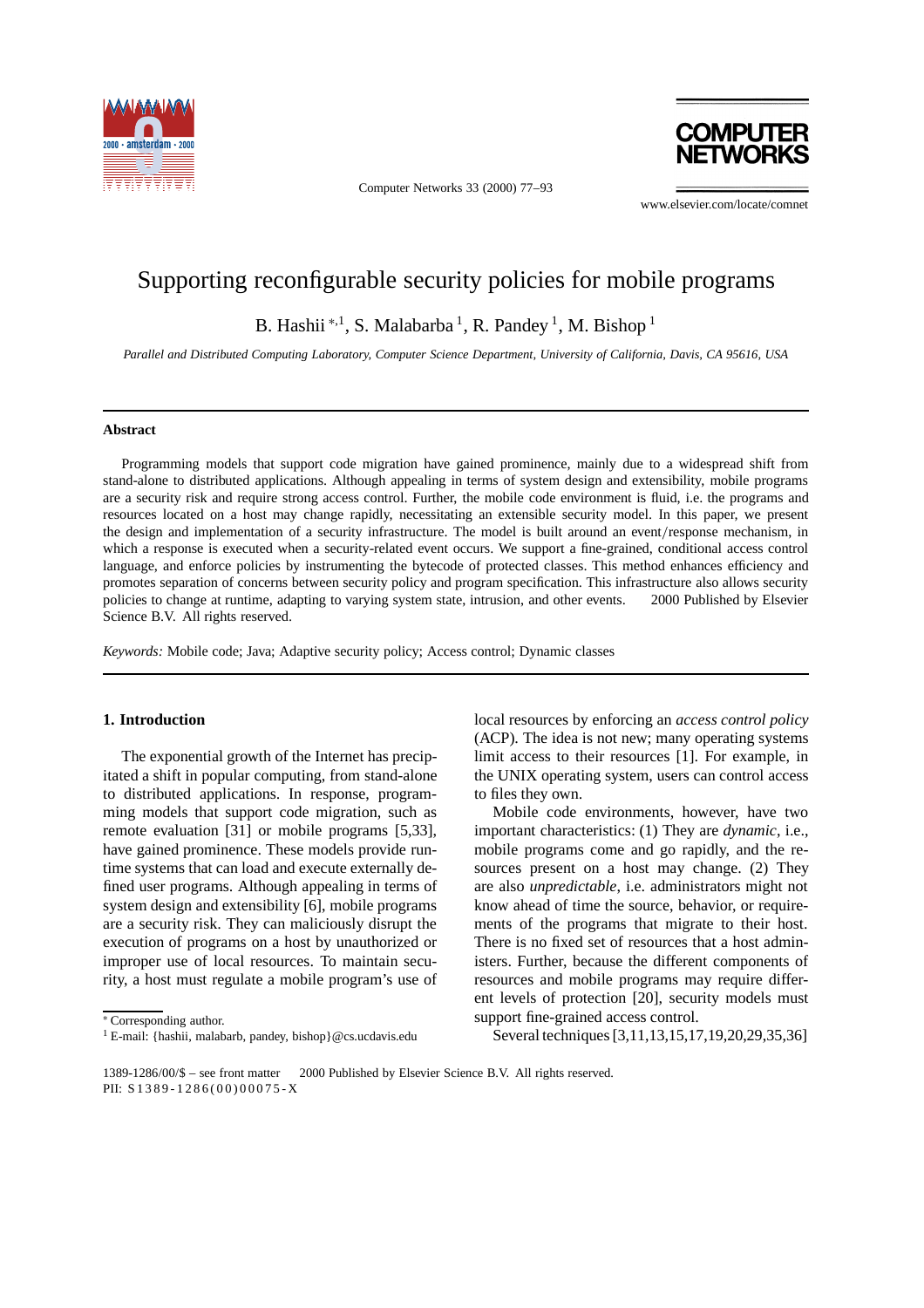have been proposed for defining and enforcing access control for mobile programs. The primary focus in most of these approaches has been on supporting flexibility, expressibility, and efficiency. While the above approaches encompass a wide range of security policy specification and enforcement techniques [18], there is very little or no support for building security environments in which security policies can be changed and reconfigured dynamically in order to adapt to changes in operating conditions.

Dynamic reconfiguration of security policies is needed in several instances, especially in complex and large distributed systems. Consider the following cases.

- Unanticipated changes in the security environment of a system may require that its security policies change. For instance, software bugs may appear that compromise the security of the entire system; exploits exist for recently discovered bugs in such critical components as imapd and  $ftpd<sup>2</sup>$ . Further, spies, covert channels and Trojan horses may lurk in application code. Upon discovering such unanticipated security holes, the system administrator should be able to add policies that revoke a previously trusted program's access rights.
- Security policies may evolve due to the changes in operating conditions and organizational goals. For instance, changes in environmental factors, such as company policy or the law, may result in a different set of access rights. Consider the introduction of privacy laws, which can prohibit the collection and distribution of user-specific information. Also, coalitions are often formed by several companies to pursue common projects. A company may establish security policies that are static while a coalition exists, but change after it dissolves.
- Security policies may vary depending on the state of the system. A computer system under attack may need stricter security polices than during normal operations. For instance, a distributed intrusion detection system may respond to attacks on several sites by establishing new policies based on the attack patterns. Further, in many cases, security policy checks may become unnecessary if

trust levels can be established on the basis of a program's past behavior. For example, a system may monitor a program's accesses and, on the basis of past behavior, decide to remove all restrictions on access to specific resources.

It is possible to represent many of these security policies using static security policy mechanisms. However, to do so may require that the user anticipate and specify all possible situations. In addition, the representations may be awkward and incur undesirable overhead. What is needed is support for security policies that can be reconfigured at runtime to adapt to changes in the security needs of a site.

In this paper, we present the design and implementation of a security infrastructure that supports dynamic policies. The infrastructure uses a declarative policy language to specify access constraints. It enforces these constraints by performing binary editing on programs and resources [26]. In addition, the infrastructure provides a runtime meta-interface by representing ACPs as first class objects. The user can inspect, add, delete, and modify security policies at runtime. This mechanism supports dynamic security environments that adapt to unanticipated operating condition changes and system evolution. For example, the meta-interface is useful in large distributed systems, where the local policies in individual clusters must be discovered in order to construct and enforce global policies, and to verify consistency among the different local policies. When policies change, the runtime system instruments the protected classes, using dynamic classes [23], to enforce the new policy.

The remainder of this paper is organized as follows. In Section 2, we describe the declarative security policy language and the meta-policy model. We describe the implementation of the security infrastructure in Section 3. We present a performance analysis of the implementation in Section 4. We compare related work in Section 5. Finally, in Section 6, we discuss future work and conclude.

## **2. The extensible security infrastructure**

We begin discussion of the security infrastructure by motivating our approach. We then present our abstract security model, which defines principals,

<sup>2</sup> For full details see http://www.cert.org/advisories.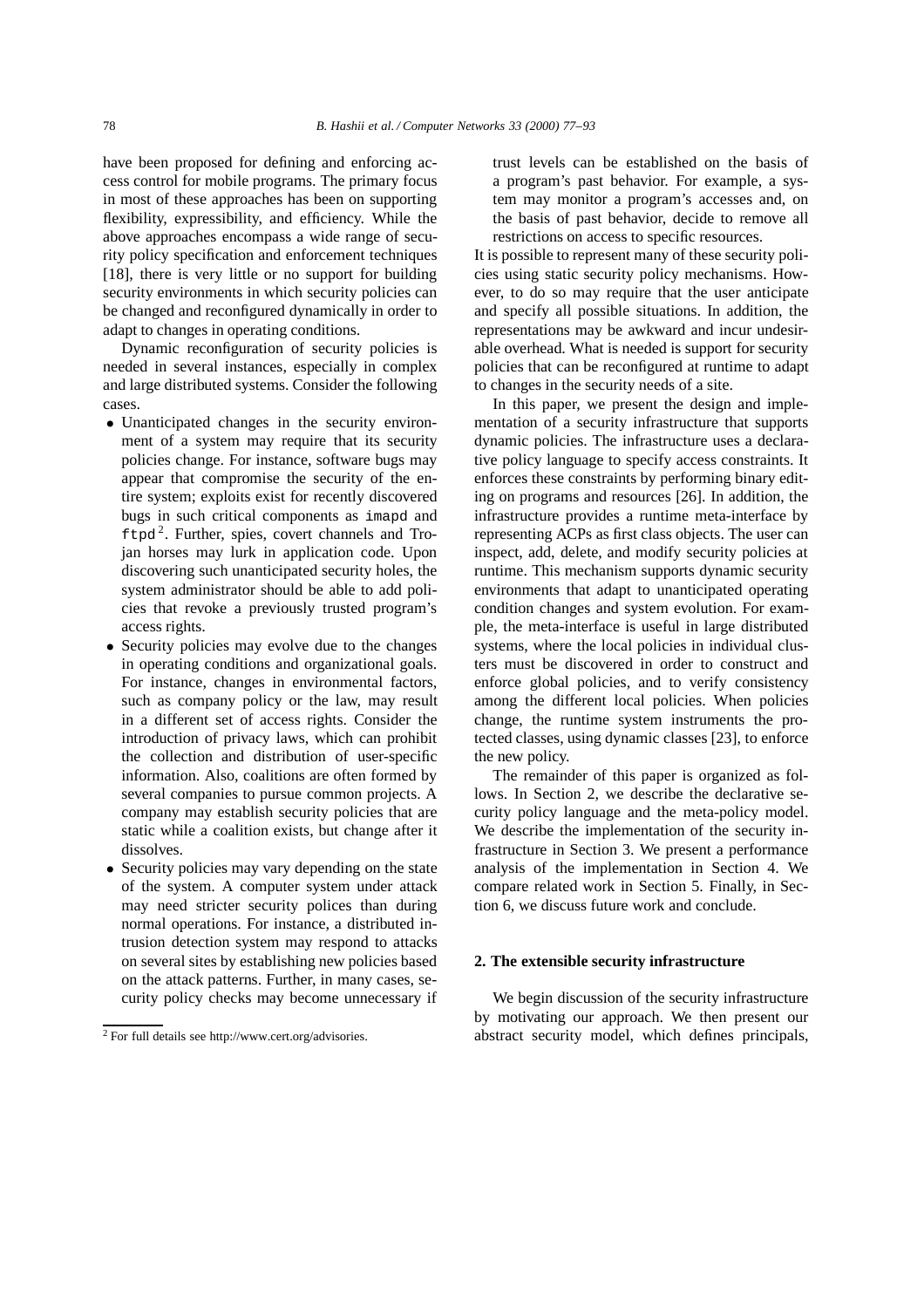

Fig. 1. Method invocation semantics. (a) Default method invocation semantics. (b) Security constraints on method invocations.

resources, and the relationships between them. Finally, we describe the domain-specific language and runtime meta-interface used to specify policies.

A program accesses a resource by invoking resource methods. In Fig. 1a, we show a program *P* that migrates to a host and accesses *R* by invoking *f* . During *P*'s execution, control jumps to *f* , executes *f* , and returns back to *P* once *f* terminates. The Java compiler implements a simple access semantics in which there are no constraints on access to *R* through *f* .

In many cases, a host may wish to impose constraints on *P*'s accesses to *R*. Our approach is to allow the host to make the access relationship between *P* and *R conditional*. For instance, in Fig. 1b, the host binds an access constraint, *O*, over the access relationship between *P* and *R*. Thus, *P* can access *R* if it satisfies *O*.

There are two notable aspects of our security mechanism. First, the access constraint, *O*, is defined separately from both  $P$  and  $f$ . The infrastructure enforces constraints by integrating interposition code within *P* and *R* before they are loaded in the Java virtual machine. Second, *O* can change at runtime, allowing the security policies of a host to evolve dynamically.

## 2.1. The event/response model

An access control policy is specified by a threetuple: (1) specific access relationships that the security infrastructure should monitor, (2) conditions under which security-sensitive accesses warrant a response, and (3) the associated responses.

A security policy defines an access relationship between a principal and a resource. First, we define the notions of resource and principal, and then we show how they are used in our security model to specify policies.

### *2.1.1. Resource*

Both hosts and mobile programs may define services or data structures that they wish to protect from unauthorized access. In keeping with the fine-grained access control model, a resource may represent any software component. Thus, a resource is defined as any method, class, or set of classes that is protected by an ACP. Conceptual resources, such as databases, and hardware resources, such as printers and the disk, must be wrapped by a Java class or method to be protected by an ACP.

### *2.1.2. Principal*

The basis for authorization in a security model is the principal. In traditional systems, a program runs on behalf of a principal who is given certain access rights. Once the program attains these rights, it retains them during its execution. In a mobile code environment, however, a mobile program is typically composed of components that may be loaded from different hosts. A host may, thus, assign different components different rights and privileges, possibly on the basis of their origin. The level of granularity at which access rights must be checked and enforced is much finer in such an environment. The principle of least privilege [30] states that a principal should not have access to resources that are not needed to complete its job. This means that granularity of access control should be at the method level.

A principal in our security infrastructure can, thus, represent a method, an entire class, or a group of classes. For instance, www.sun.com denotes a principal comprising all classes loaded from this host; these classes all acquire the privileges assigned to the host. The infrastructure allows a principal to be defined as a group of classes by either enumerating the different classes or providing a filter function that determines if a class belongs to a principal. A site can use the filter function to define principals on the basis of specific characteristics such as signa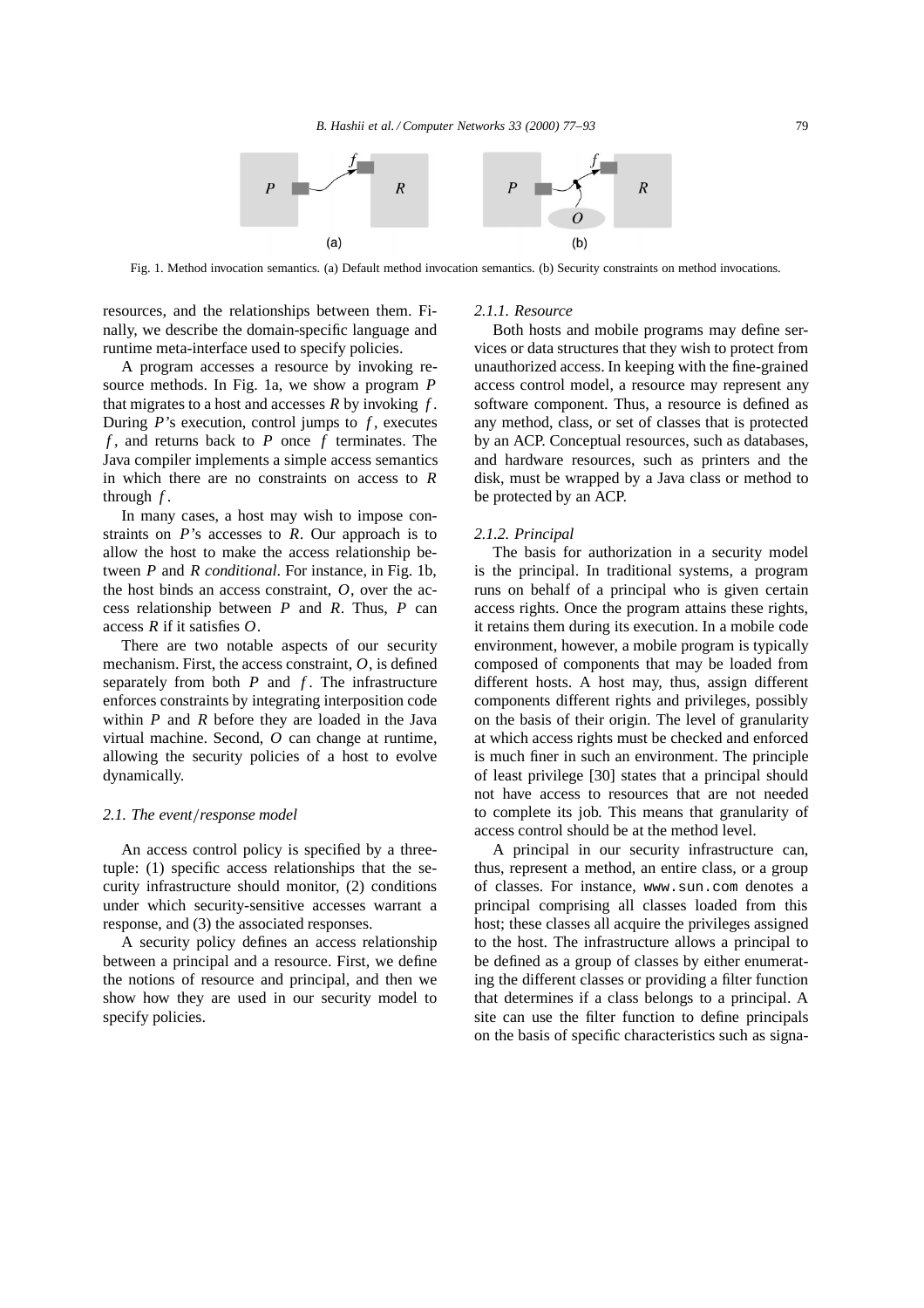ture, code source, or possible behavioral pattern. For example, the following class defines a filter function:

```
class GroupFunction {
boolean static RogueSite(Class ncl) {
 URL u=ncl.getClassLoader().getURL();
 String name = u.toString();
 return
    name.equals("http://
                   www.roguesite.com");
 }
}
```
This function is executed whenever the system loads a class. The class is given to the function, and if it returns true then the class is added to an associated group. We will see in Example 1 how this function is used to define a policy.

It is important that sites define principals carefully so that mobile programs are unable to spoof definitions of principals, and thereby attain privileges that they should not have. For instance, principals based on simple class names can be easily spoofed. Note that we consider the problem of authenticating mobile programs orthogonal to the problem of access control discussed in this paper.

## *2.1.3. Event*

An event occurs when a principal *P* accesses a resource  $R$ . We use the symbol  $\rightarrow$  to denote a principal accessing a resource. Hence, the expression

```
-> File.Open()
```
denotes an event associated with the invocation of Open on an instance of a File resource.

An event may contain a condition, defined in terms of object, program, global, system or security states as well as the value of method parameters. For instance, the expression

```
-> File.Open() and
    (File.GetName() == "secretfile")
```
denotes only those File.Open() events for which the associated boolean condition is true.

#### *2.1.4. Response*

A response describes the action performed before and/or after a selected event has occurred. The infrastructure supports several predefined responses, such as DenyResponse, AuditResponse, and ChangePolicyResponse. DenyResponse denies access to a principal by throwing a security exception. AuditResponse logs any access to a protected resource. ChangePolicyResponse responds to an access attempt by changing the security policy. In addition, users can define their own responses and associate them with specific events.

Our security infrastructure provides two mechanisms for specifying policies: a *policy specification language* and a *meta-interface*. The high-level policy language permits rapid and flexible policy specification. Users may write policy files, containing series of statements, and load these files into the system. The statements are then translated into policy objects. The meta-interface provides language support for creation, management, and enforcement of policy objects at runtime.

## *2.2. The policy language*

Fig. 2 lists the grammar for our policy language, which evolved from previous work [26] to include new constructs. Terminals in the EBNF, such as ClassName or MethodName, correspond to actual Java classes and methods, as described below. The language semantics allow for the use of either built-in event and response classes or user-defined classes. Policies are specified as a list of statements in policy files. The default policy file is loaded when an application starts, and new or modified files may be loaded during runtime via the interface described in Section 2.3.

A host uses this language to specify ACPs. As the grammar illustrates, our language is tailored to this task. It defines event/response relationships and allows entities to be grouped for ease of expression.

In addition to the access constraints, we support an enable statement that is used to override access constraints. This is needed when a host wants to override the default principle of least privilege. For example, assume that a security policy specifies that an applet cannot access the file system. The security infrastructure implements the default policy of least privilege, which ensures that the applet cannot access the file system directly or indirectly by calling other methods that access the file system. However,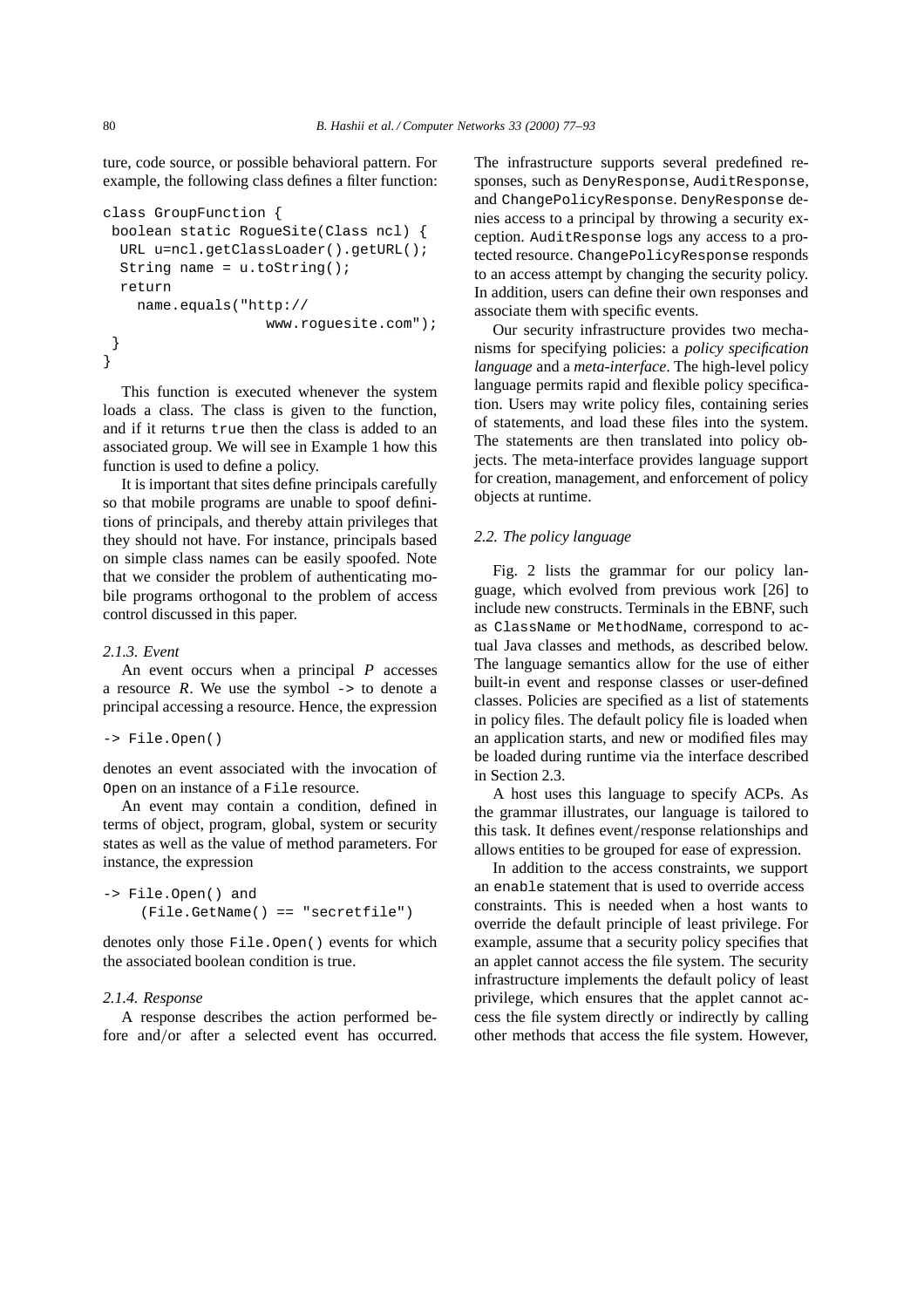| Policy                              | $ ::= \{ PolicyStates \mid Definitions \}$                                              |
|-------------------------------------|-----------------------------------------------------------------------------------------|
|                                     | PolicyStatements ::= { Constraint   AddStatement   EnableStatement }                    |
| <b>Definitions</b>                  | $ ::= \{ \text{PolicyGroup} \mid \text{GroupStatement} \}$                              |
| Constraint                          | $\therefore$ before Event do Response   after Event do Response                         |
| AddStatement                        | $\therefore$ add Type Name to ClassName                                                 |
| $EnableStatement :: = enable Event$ |                                                                                         |
| Response                            | $\therefore$ ResponseName '(' ParameterList')'                                          |
| Event                               | $\therefore$ [Entity] Invocation Entity [and Condition]                                 |
| Invocation                          | $\therefore = \mapsto$                                                                  |
| Entity                              | $\therefore$ class ClassName   method MethodName '(' ParameterList')'   group GroupName |
| Condition                           | $\therefore$ Boolean Expression                                                         |
| PolicyGroup                         | ::= policy PolicyName '{' PolicyStatements ';' { PolicyStatements } '}'                 |
|                                     | GroupStatement ::= group GroupName '{' Entity ';' { Entity } '}'                        |
|                                     | define group GroupName '{' FunctionName '(' Parameters ')' '}'                          |
|                                     |                                                                                         |

Fig. 2. Access control policy language.

in many cases, this may not be desirable [36]. For instance, suppose the applet can write to the screen using the font files stored on the disk. In this instance, we want to enable the display manager to access the font files, regardless of the calling program. The enable statement allows one to override the default policy. This is similar to the enablePrivileged command in the JDK 1.2 security model [17].

## *2.3. The meta-policy model*

The infrastructure represents security policies and their components as first class objects. Privileged programs can use the meta-interface to examine, add, delete and modify policy objects. Below, we describe policy objects and the meta-interface in detail.

### *2.3.1. Access control policy objects*

Policy objects represent all policy statements, including constraints and groups. The class hierarchy of policy classes corresponds to the non-terminals in the policy language grammar. The security infrastructure represents policies in terms of three kinds of objects: event, response, and constraint.

*Event objects*. An event object consists of a subject, an invocation target, and, optionally, a boolean condition. An event may be trapped, and any bound responses executed, before or after the invocation. Creating a new event object is similar to specifying it in the policy language. For example, one can create an Event object to protect the password file in the following manner:

```
EventObject ev = new Event(
 "FileInputStream.
              FileInputStream(File f)",
 "f.getName() == /etc/passwd");
```
This event is trapped by an invocation of the FileInputStream constructor in which the file name is '/etc/passwd'. The parameters to the constructor are parsed in the same way as the language to create the same objects.

*Response objects*. A response object is an abstract class that users extend in order to customize responses. ResponseObject contains a DoResponse method that is invoked whenever the associated event occurs. A host redefines the DoResponse method to define any kind of response. An example of this is the DenyResponse class.

```
class DenyResponse
extends ResponseObject {
  public void DoResponse() {
  throw new SecurityException();
  }
}
```
Users may then create response objects by instantiating these classes. For example:

```
ResponseObject response = new
     DenyResponse();
```
*Constraint objects*. A constraint object represents an access constraint, and includes an event object and an associated response object.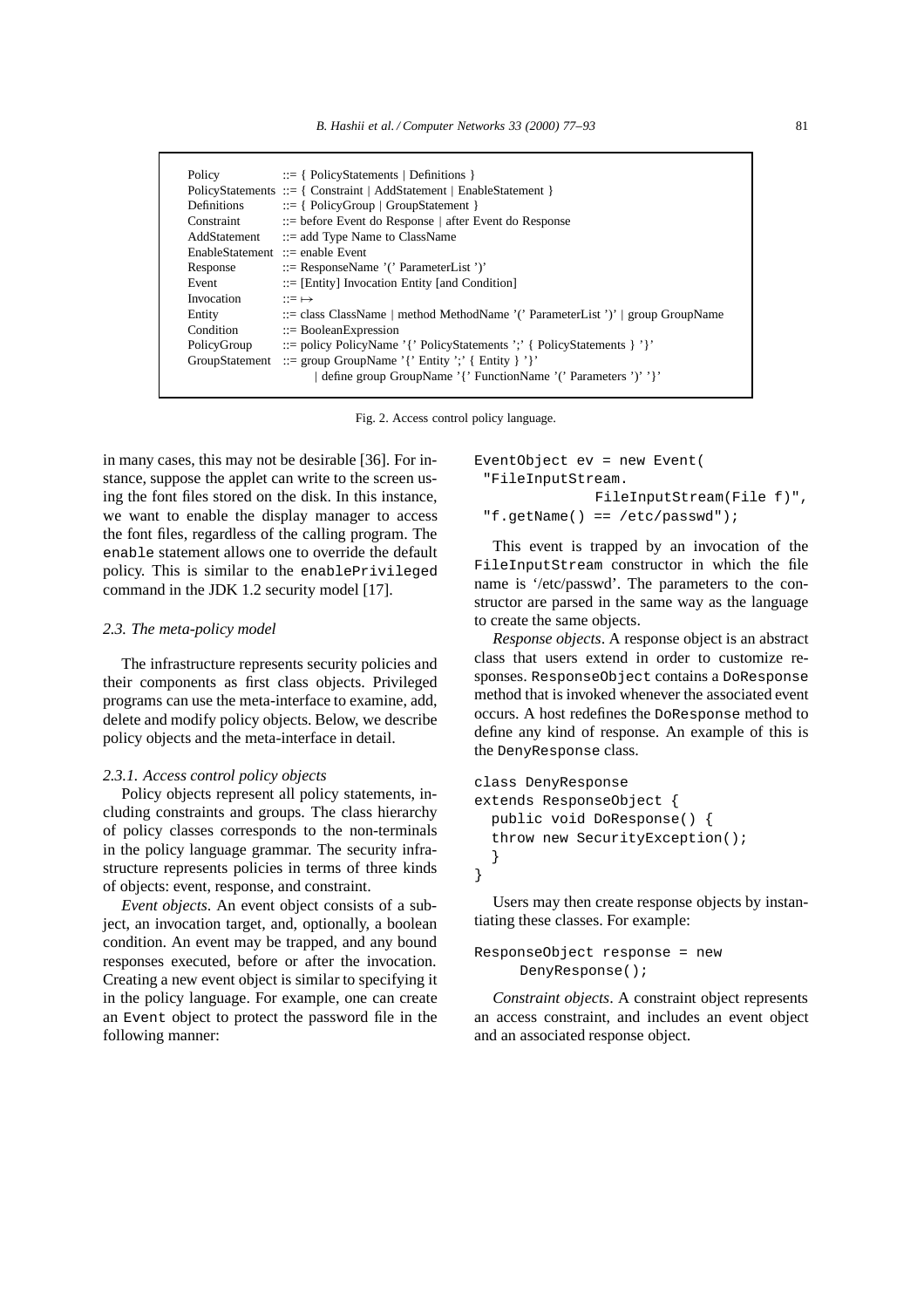```
class PolicyLoader {
     public PolicyObject get(String policyName);
     public void add(PolicyObject policy, String policyName);
     public void remove(PolicyObject policy);
      public void remove(String policyName);
      public void replace(PolicyObject oldP, PolicyObject newP);
      public void loadFromFile(String fileName);
      public void removeAllPolicies();
       :::
}
```
Fig. 3. PolicyLoader interface.

#### *2.3.2. The policy loader*

The core of the meta-interface is a module called the *policy loader*, which manages and enforces policy objects. The interface to the class Policy-Loader is shown in Fig. 3. It includes methods for adding, removing and examining policy objects, and loading policy files. Policy files, written in the specification language, may be loaded from disk or other sources, such as the network. PolicyLoader parses the policy file, translates the statements into corresponding policy objects, and adds the new objects to the overall system policy.

Users can extend PolicyLoader to add functionality. For example, one might redefine Policy-Loader.loadFromFile() to load policy files from a URL as part of a distributed security management scheme.

A PolicyLoader object is associated with a class loader, and, thus, enforces policies over a given namespace. We discuss this further in Section 3.4.1, and provide more implementation details on policy maintenance and enforcement in Section 3.2.

#### *2.4. Examples*

We now present four examples that illustrate how a system administrator can define and modify policies dynamically using the policy language and the meta-interface.

**Example 1** (File auditing). In the first example, we illustrate how we can define principals, events and responses, and bind them together to define an access policy.

Assume that we want to audit all file accesses

by programs that arrive from www.roguesite.com. We use the basic default audit response class, AuditResponse, to perform auditing. To enforce the policy, we create a ReadFile group that encapsulates the resources that we want to protect, and a RogueSite group that defines the principal using the group filter described in Section 2.1.

```
group ReadFile {
  class FileInputStream;
  class FileOutputStream;
  ...
}
group RogueSite {
    GroupFunction.RogueSite(Class
    newclass);
}
after group RogueSite ->
    group ReadFile do AuditResponse()
```
**Example 2** (Protecting a resource). In this example, we show how the meta-interface can be used to define and enforce security policies in unanticipated security situations.

Assume that a host allows an external program from www.roguesite.com to access a public database server, DBS. However, the host discovers that the program is a Trojan horse that is able to exploit a bug in the database server to gain access to a protected section of the database, PDBS. As a result, the host wants to change the policy to prevent access to the restricted part of the database without shutting down the site. The host can enforce this new policy by constructing it and loading it using the policy loader: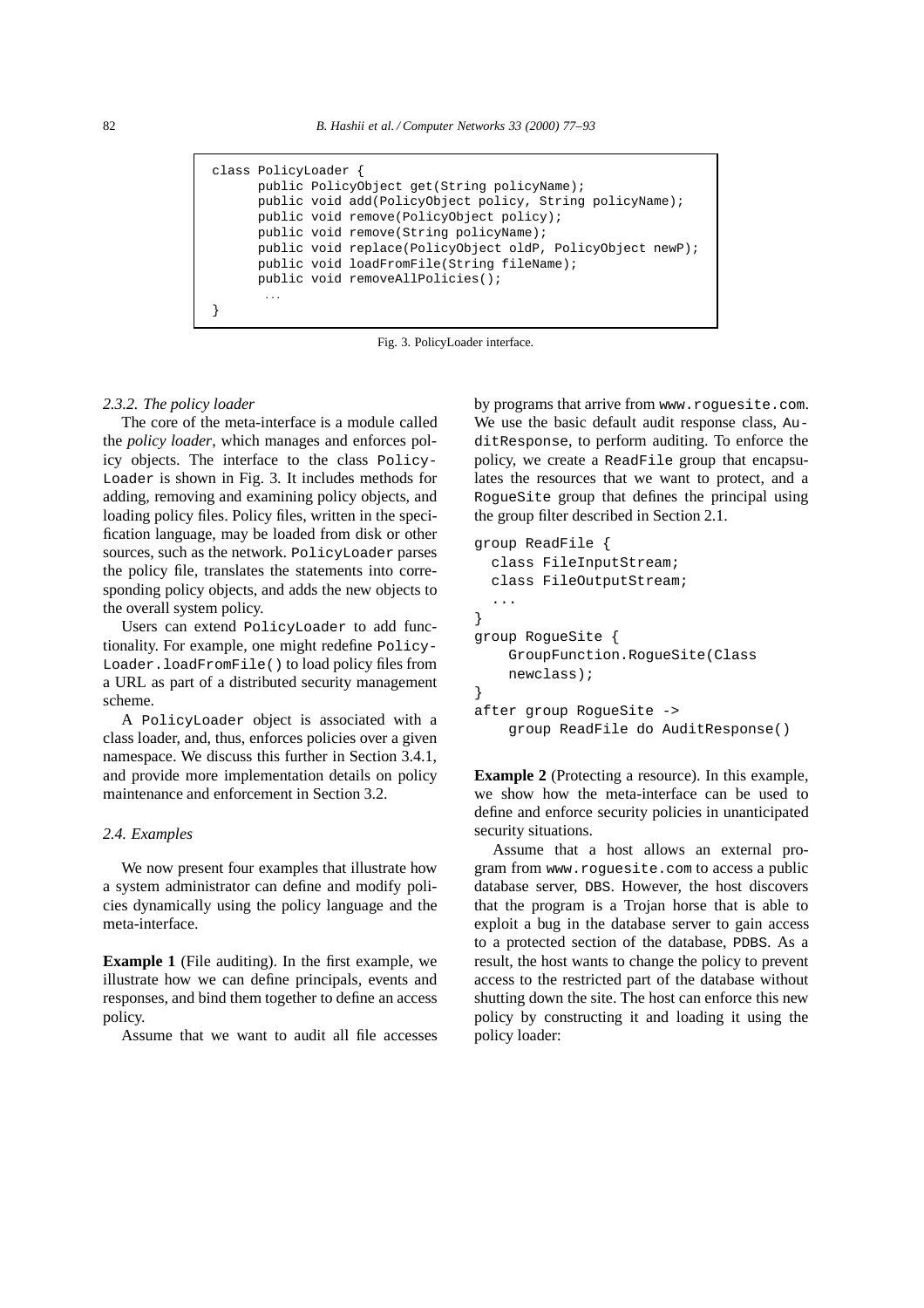```
PolicyLoader pl = getClass().getClassLoader().getPolicyLoader();
                                                          // find the policy loader
Group gp = new FilterGroup ("GroupFunction.RogueSite"); // create principal
Event ev = new Event(qp, "PDBS.query"); // specify access
Response newResp = new DenyResponse(); // create a deny response
ConstraintClass newPol = new ConstraintClass(ev, newResp); // create a constraint
pl.add(newPol, "DBSquery"); // prevent access
```
**Example 3** (File or network access). In this example, we demonstrate how access control policies can be changed in response to a security-related event. We implement a commonly employed security policy that allows access to either the file system or the network, but not both. This policy could be part of a larger security policy that prevents the flow of information from disk to the rest of the world. Suppose the network is accessed as in Example 4, and the file system is accessed as in Example 1. We provide a basic default change policy response class as shown below:

```
class ChangePolicyResponse extends ResponseObject {
    public void DoResponse(String oldPolicy, String newPolicy) {
        PolicyLoader p1 = getClass().getClassLoader().getPolicyLoader();
        if (oldPolicy!= null) pl.remove(oldPolicy);
        if (newPolicy!= null) pl.loadFromFile(String newPolicy);
    }
}
```
This response takes as parameters the name of a policy to remove, and the name of a policy file from which to load a new policy. We then specify four policies with the names "FileChange", "NetworkChange", "DenyFile" and "DenyNetwork". The deny policies prevent access to files and the network, respectively. For example:

```
define policy DenyNetwork {
 before -> Socket.Open()
    do DenyResponse();
}
```
Likewise, the change policies replace themselves with the appropriate deny policy. The "FileChange" policy is:

```
define policy FileChange {
before ReadFile do
 ChangePolicy("NetworkChange",
                "DenyNetwork")
before ReadFile do
  ChangePolicy("FileChange",null)
}
```
We can similarly implement "DenyFile" and "NetworkChange". Thus, when a file is read, the

file's change policy is invoked, which in turn removes both the file's and network's change policy and adds a policy that prevents access to the network. The new access control policy no longer checks if reads are allowed. This provides a more efficient implementation of the above policy that a similar static policy would.

**Example 4** (Control over the number of accesses). Suppose we want to implement the constraint that an object p can open a socket connection using Socket.Open(Host hostId, int Socketid) at most ten times.

We create a new field of p, SecurityState, of type SecState. This class keeps track of the number of times p calls Socket. Open. Let method SecState.CheckCount(int x) be defined in the following manner:

```
public boolean CheckCount(int x) {
  if (count < x) {
    UpdateCount();
                // increment the counter
  return(false);
  } else return(true);
}
```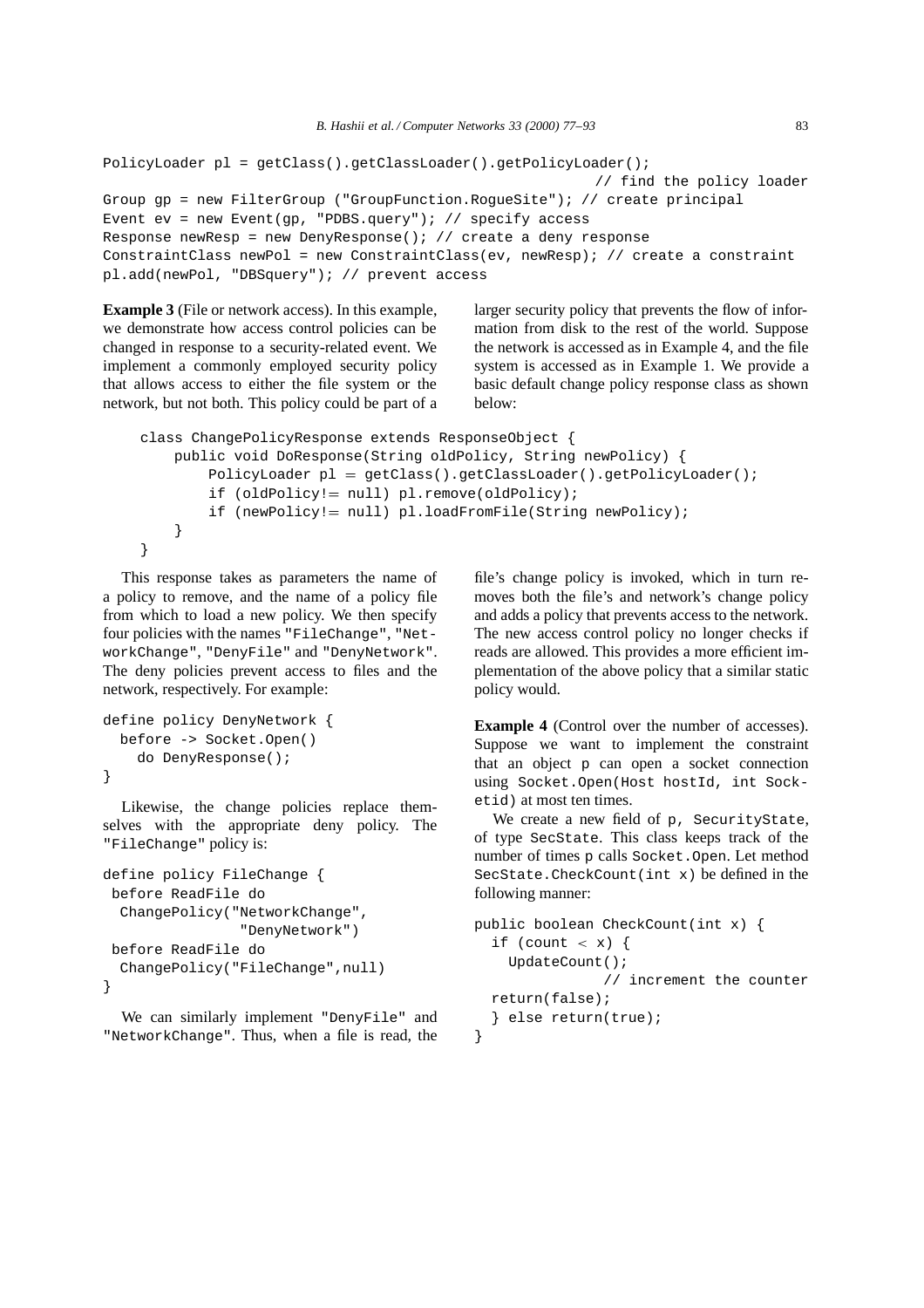The following policy statements add the new object to p and specify that p can invoke Open at most ten times.

```
define policy CountSockets {
add SecState SecurityState to p
before p -> Socket.Open()
  and p.SecurityState.CheckCount(10) do
 ChangePolicyResponse("CountSockets",
                        "DenySockets")
}
define policy DenySockets {
before p -> Socket.Open()
do DenyResponse()
}
```
After a socket has been opened ten times, the condition is always true. When this occurs, the policy is changed to always deny access.

The previous two examples highlight the fact that the reconfigurable policy mechanism can be used to eliminate access checks in several cases. For instance, consider a security policy: an applet can access a resource only if the condition *B* is true. Assume that *B* has the property that once it becomes true, it remains true. Clearly, checks for *B* can be eliminated once *B* becomes true. Using the dynamic security mechanism, a site can specify a policy that dynamically removes checks for *B* once *B* becomes true.

#### **3. Implementation**

In this section, we describe the implementation of our security model. We focus on two primary elements: the separation of security policy specification from resource definitions, and the ability to modify security policies during execution. We implement the first by generating binary code for each security policy on the fly, and integrating this code directly into the protected resource. We support the latter using dynamic classes, which allow the system to generate *new* interposition code and add it to previously instrumented classes.

First, we provide some background on dynamic Java classes. We then describe how our implementation enforces security policies, and how they can be modified. Finally, we present an analysis of our model and implementation. We describe potential weaknesses and their solutions, and include a general discussion of our approach's effectiveness.

#### *3.1. Background: dynamic classes*

Our implementation relies on *dynamic classes* to change policies. Using dynamic classes, we can instrument classes at runtime, and update their instances if needed. This is necessary to enforce policy changes. A previous paper [23] contains a full account of dynamic classes. In this section, we briefly outline the design and implementation, focusing on semantic and technical issues.

We wished to extend, not replace or weaken, Java's type and dynamic linking systems. We designed the semantics and interface for dynamic classes with this goal in mind. Thus, we define the semantics of a class change as follows: (1) a class change cannot cause any type violations, (2) all subclasses of the target class must change to reflect their new superclass, and (3) all existing instances of the target class must be updated to reflect the new definition. Under these conditions, the runtime state of the system remains consistent across class changes, and Java's type safety characteristics remain intact.

The JVM uses the class loader mechanism [22] for dynamic linking. We extended the class loader to provide a convenient interface for class changes. We use runtime system support for dynamic classes, modifying the JVM in Sun's JDK 1.2 to create a dynamic classes-capable virtual machine. We chose this approach over library-based support for reasons of efficiency and effectiveness.

#### *3.2. Policy enforcement*

The security system enforces an ACP by placing interposition code between the code requesting a resource and the resource itself. This interposition code checks if the specific access is allowed. A set of tools generates this interposition code and integrates it into mobile programs and resources before they are loaded.

Fig. 4 provides an overview of the components of the security infrastructure and their interaction. *P* denotes a mobile Java program, which migrates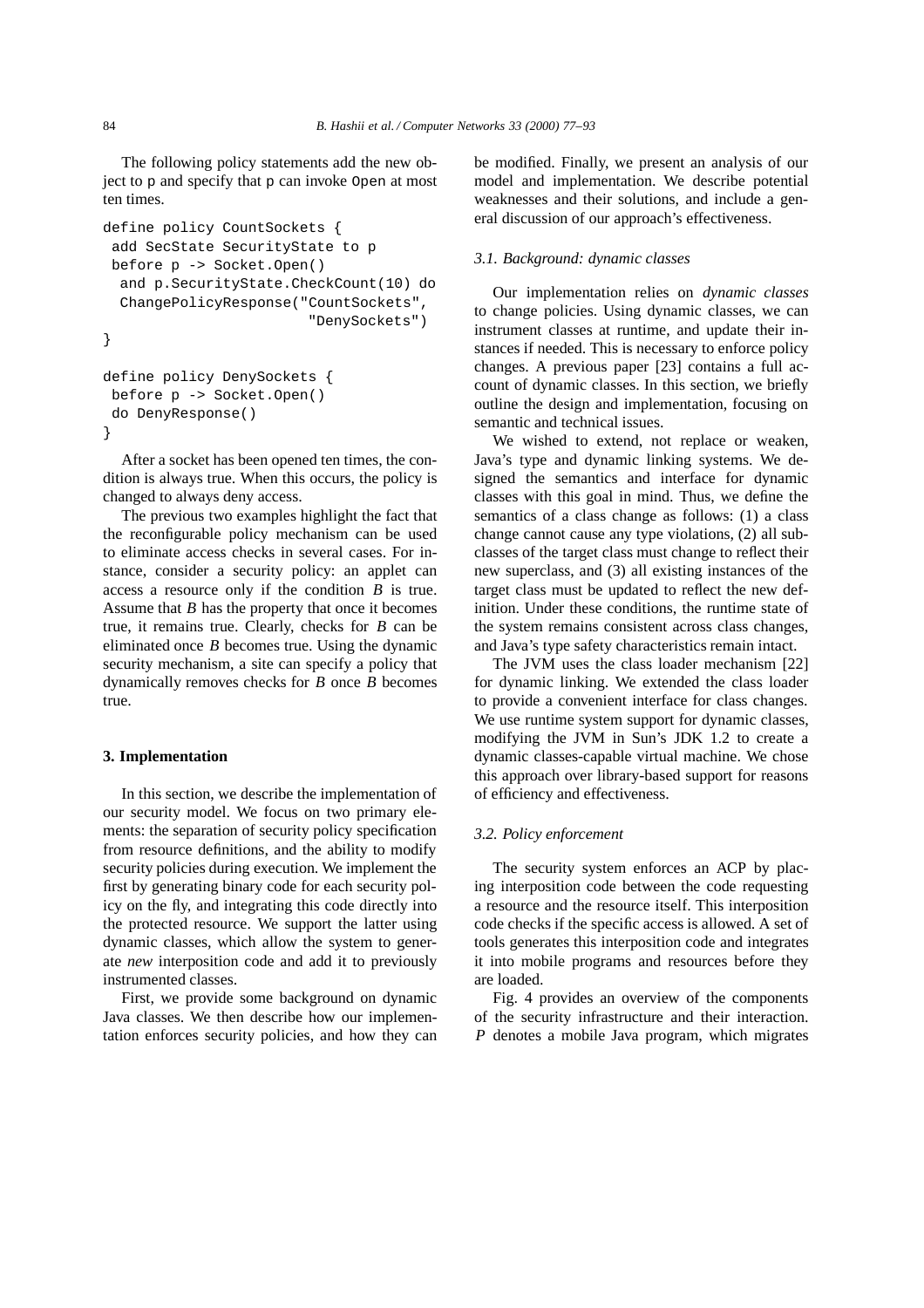

Fig. 4. Security policy enforcement.

to a host denoted *H*. A PolicyLoader is associated with a dynamic class loader, which defines the namespace that *H* provides to mobile programs. This PolicyLoader is then responsible for specifying and enforcing ACPs over all classes defined in its namespace. Upon application startup, a dynamic class loader initializes its policy loader. The policy loader parses a policy file and creates the specified policy objects. Then, the dynamic class loader loads application classes. During class name resolution and dynamic linking the class loader retrieves the resources *R* and passes them to the policy loader. The policy loader then generates the interposition code for enforcing the security policies and integrates it into the resource code.

The nature of the interposition code depends on the type of policy that the policy loader is trying to enforce. For instance, suppose the policy loader is implementing a constraint containing an event/response pair, named event and response, respectively. In addition, event is a triple defined by <subject, target, condition>. This policy is enforced by inserting the following code into event.target:

```
if (caller == event.subject
    && event.condition)
    response.doResponse();
```
The caller is identified by stack inspection, as described in Section 3.4.1. Details of the generated code and how it is integrated into the class definitions are beyond the scope of this paper; see [26].

After receiving the modified mobile programs and resources  $(P'$  and  $R'$ ), the class loader loads the classes into the JVM, replacing any existing versions. In addition, the class loader caches copies, as raw bytecode, of the current and original versions of all loaded classes. The policy loader uses this cached data to re-integrate the interposition code when security policies affecting a class are modified.

## *3.3. Dynamic policy changes*

PolicyLoader maintains a list of all policy objects active within its namespace. The union of the ACPs specified by these objects may be considered the system ACP for that namespace. The host can dynamically change a system ACP by adding or removing policy objects, or by loading a new policy file.

## *3.3.1. Adding policy objects*

A system ACP may by extended via PolicyLoader.add() or PolicyLoader.loadFrom-File(). The policy loader adds the new policy objects to its internal list and enforces them. It first identifies all entities affected by the change. This information is stored within the policy objects. If a group is among these, it expands the policy object to a list of objects, each replicating the policy, but applied to one class within the group. Next, the policy loader retrieves the raw bytecode version of each affected class from the dynamic class loader, and edits the bytecode according to the new policy object. Finally, it invokes the dynamic class loader to replace the existing class definition with the new, modified version. In the event that one of the classes referred to by a new policy object has not yet been loaded into the system, PolicyLoader stores the object and edits the class when it is loaded.

## *3.3.2. Removing policy objects*

This requires the removal of any bytecode inserted when enforcing the target policy. First, the policy loader removes the policy object from its policy list. Then, as with addition, all affected classes are identified. For each loaded class, the policy loader retrieves the *original*, unedited, bytecode from the dynamic class loader and re-enforces all remaining policy objects.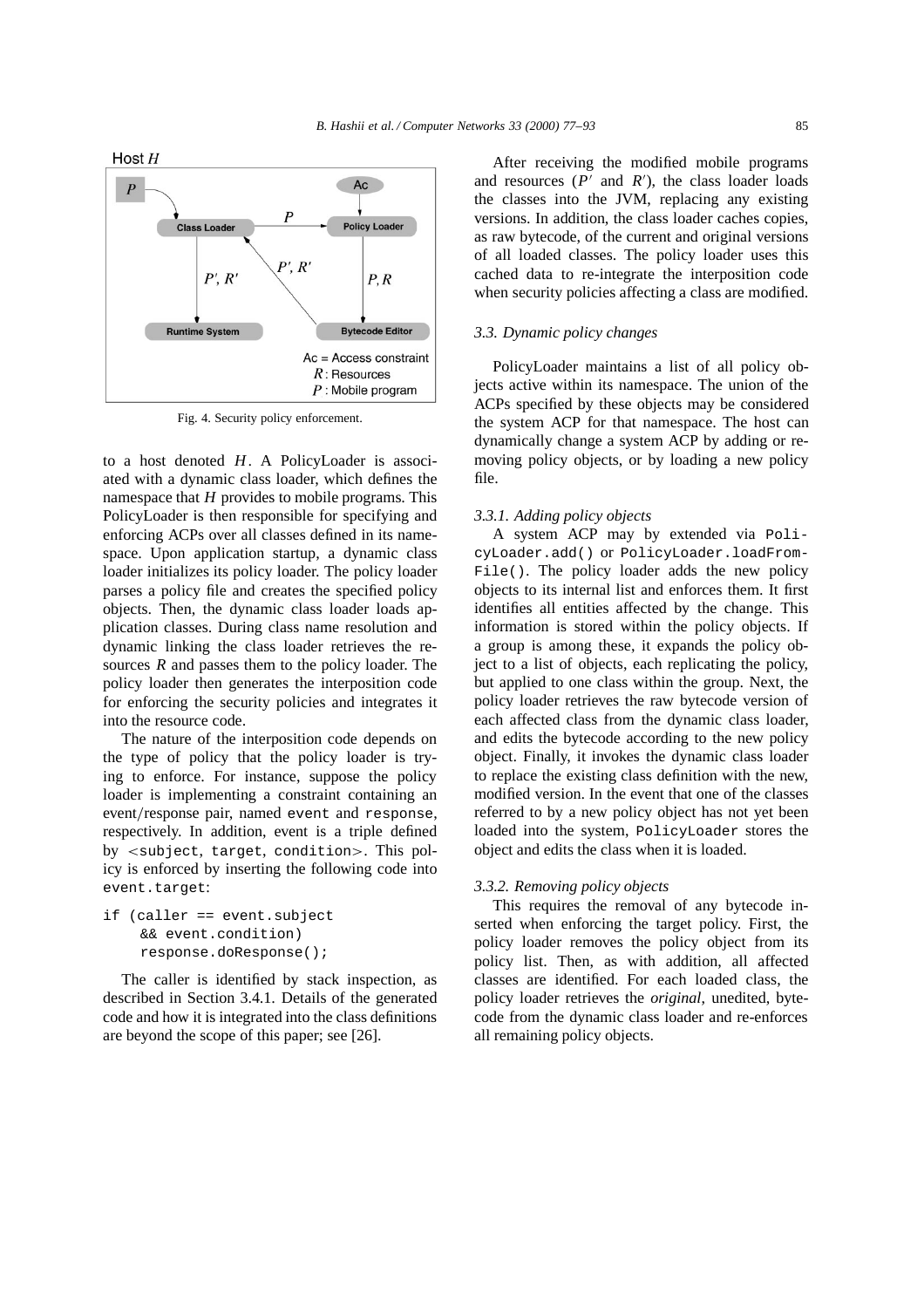## *3.3.3. Modifying the system policy*

The system policy as a whole can be modified by adding and removing policy objects as described above. Alternatively, a host can modify the policy file and use the methods removeAllPolicies() and loadFromFile(). Both methods empty the policy list and retrieve the original definitions of all affected classes. loadFromFile() reloads the policy from the specified location, enforces each policy object, and replaces each class definition with the new version. removeAllPolicies() empties the policy list, retrieves the original definitions of all affected classes, and replaces the current definitions with the original versions. Therefore, calling removeAllPolicies() and loadFromFile() in sequence effectively refreshes the system policy to reflect a new or updated policy file.

#### *3.4. Analysis*

In this section, we analyze our security infrastructure and implementation. We identify techniques an attacker might use to circumvent security, and discuss the solutions.

# *3.4.1. Protecting against unauthorized dynamic modifications*

First, we consider the security problems that arise due to the ability to dynamically change the behavior of a system, either directly, through the dynamic class loader, or indirectly, through the policy loader.

As we described in the previous section, the dynamic class loader provides a user or an applet with the ability to modify a class dynamically. A malicious applet, thus, can use this ability to modify a protected resource, and thereby bypass the access control policies associated with the resource. Consider the following security policy: applet *A* is granted read, but not write, access to a file class, *F*. So, *A* can invoke *F.read*, but not *F.write*. This constraint is enforced by inserting checks into *F.write* whenever *F* is loaded or modified. *A* could compromise security by adding a new method *F.Awrite*, which is identical to *F.write*, but is *not* protected by an ACP. *A* may then invoke *F.Awrite* and compromise file system integrity.

The problem arises because both protected resources and external mobile programs reside within the same namespace. Thus, we resolve the problem with strict namespace partitioning, as supported by Java 1.2 [21]. We associate different trust levels with the components of a program. Components with different trust levels are located within different namespaces. That is, they are loaded and managed by a different dynamic class loader and policy loader. Thus, untrusted mobile programs, local resources, and system classes are partitioned into separate namespaces. Now, applets cannot directly modify protected resources, since the dynamic class loader does not allow programs to change classes in different namespaces.

While the above separation does restrict an applet's ability to modify resources directly, the applet can still change policies through policy loaders. Since a policy loader controls all security policies within its namespace, it is vital that the policy loader itself be well protected from untrusted code, which might otherwise circumvent the entire security mechanism. Continuing with the prior example, we have ensured that *A* cannot modify *F*. However, *A* can get a handle to the policy loader in the resource namespace, and simply remove the ACP protecting*F.write*. Therefore, we impose the dynamic class loader's namespace constraint on the policy loader; policy loaders cannot be directly accessed across namespaces. To enforce these constraints, PolicyLoader includes native methods for stack inspection [37]. All methods that change policies include code that checks the previous frame on the current thread's call stack. If the corresponding method is not defined within the current namespace, then a security exception is thrown.

However, an applet may invoke the resource policy loader indirectly, via a resource. This should not be completely forbidden, since a user may specify a security policy in which resources initiate changes in the policy when accessed. The solution is to protect all resources and critical components with an ACP. Assuming that these ACPs are correctly specified, all resources are safe from unauthorized access.

## *3.4.2. Resolving policy conflicts*

In Section 2 we described the enable policy statement. A policy such as enable Fonts -> File allows the Fonts class to access the File class regardless of what other methods are on the stack. This option introduces the possibility of policy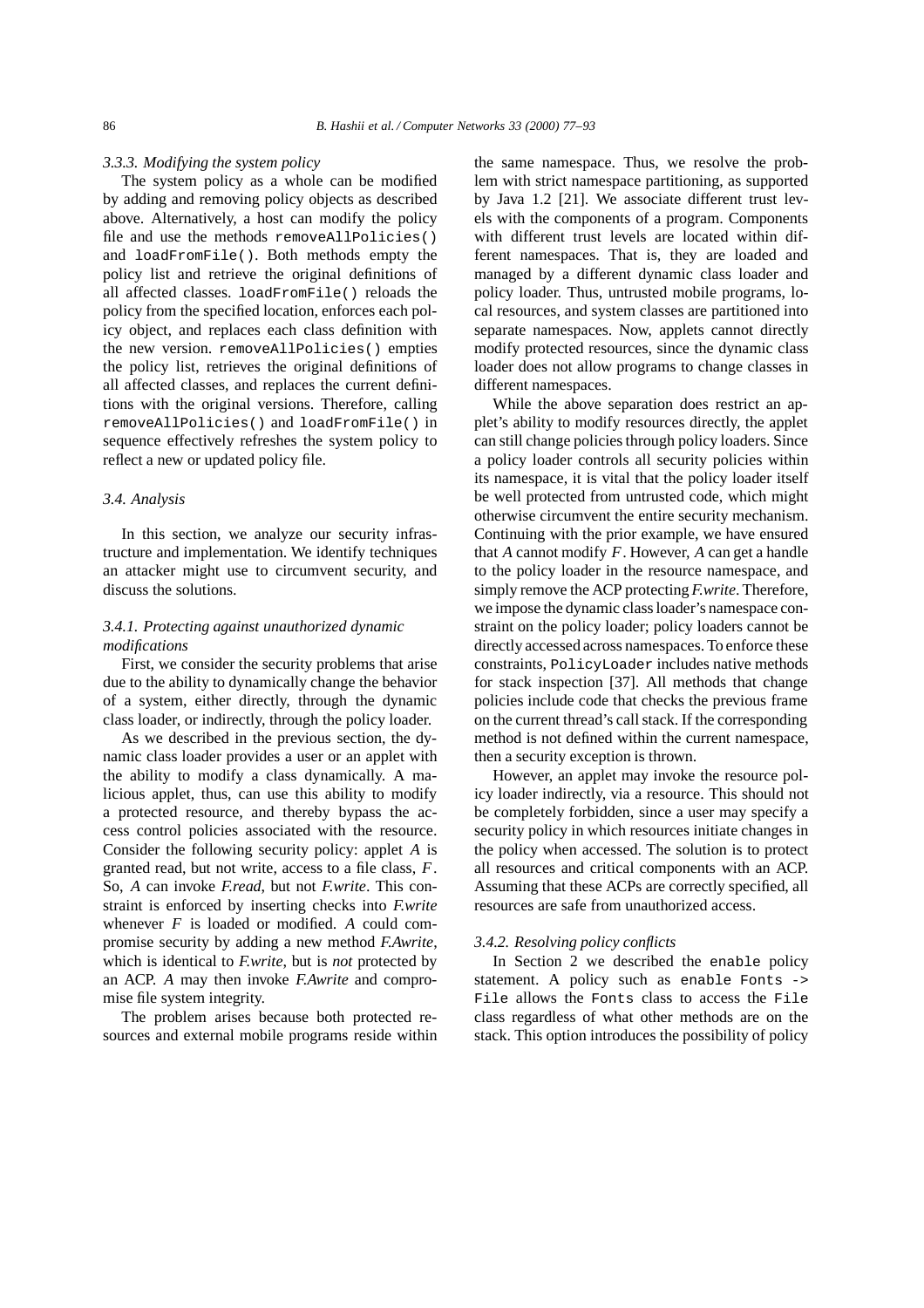conflicts and security holes. For example, a malicious applet can create a policy enable BadApp -> File, which could potentially grant file permissions. We define the semantics of enable to resolve conflicts and prevent security violations.

Consider a system using namespace partitioning, as described above. Such a system might have a hierarchy of namespaces, with a System namespace being the lowest and an Applet namespace being the highest. Note also that there is an implicit trust relationship between these levels; high levels need to trust lower levels. Security violations occur when objects in a higher level try to override the security policy of a lower level. Thus, whenever there is a possible conflict between an enable and a constraint, the lower level policy takes precedence.

For instance, a policy conflict would occur if the following two policies were encountered: (1) before -> File do DenyResponse and (2) enable R1 -> File. If the two policies are defined in the same namespace, then enable takes precedence. On the other hand, if (1) were defined in the system namespace, and (2) in the resource namespace, then  $(1)$  would take precedence.

Namespace partitioning relies on the assumption that a principal is trusted within its own namespace. Given this assumption, enable cannot be used by a malicious applet to circumvent an ACP protecting a resource. An enable policy enacted in the applet namespace is overridden by any conflicting policy in the resource namespace.

#### *3.4.3. Reflection attacks*

Reflection can be used to defeat some security mechanisms that rely on namespace partitioning [36]. This type of attack assumes that interposition code takes the form of proxy or wrapper classes that hide the protected class. A malicious applet can use reflection to discover the actual name of the protected class and invoke its methods manually, thus bypassing the proxy. Our system is immune to this sort of attack, since there are no proxy classes. Interposition code is placed directly in the protected method, and cannot be circumvented.

## *3.4.4. Synchronization attacks*

Multithreaded systems present the attacker with the opportunity to exploit race conditions. Consider Example 4: if the CheckCount method was not atomic, an attacker could potentially violate the access constraint by exploiting a race condition between when the access count is checked, and when it is incremented. To prevent this sort of attack, and any synchronization-related bugs, all interposition code is synchronized. Whenever the bytecode editor encounters an object reference, it places a monitorenter instruction that locks the object. It then places all monitorexit instructions at the end of the instrumented method.

#### **4. Performance analysis**

In this section, we examine the performance behavior of our security infrastructure. The primary goal of the analysis is to evaluate the cost of providing an extensible security infrastructure. In our previous research, we evaluated the performance behavior of the binary-editing-based security infrastructure for static policies [26] and the JVM that supports dynamic classes [23]. To summarize these results:

- In many cases binary-editing-based approaches perform better than reference monitor-based approaches, such as the JDK security model, because interposition code is inlined, as opposed to involving several procedure calls.
- The overhead of implementing dynamic class is moderate, approximately six percent.

Therefore, in this section we focus primarily on the overhead required to implement reconfigurable policies. We performed all experiments on a 266 MHz Pentium II running SunOS 5.6.

One advantage of reconfigurable security is that frequently the number of security checks can be reduced. Recall Example 3. We want to prevent access to either the file system or the network. If a file is accessed, we set a policy to prevent network access. Further file accesses are not monitored. If a static security mechanism is used, a program would have to perform *n* security checks, where *n* is the number of times a file is accessed. Each check would consult a database to determine if the network has been accessed, say this takes time *c*. Our approach only needs to change policies once. Thus, our approach is valid whenever the time to change the policy,  $p$ , is less than  $n \times c$ .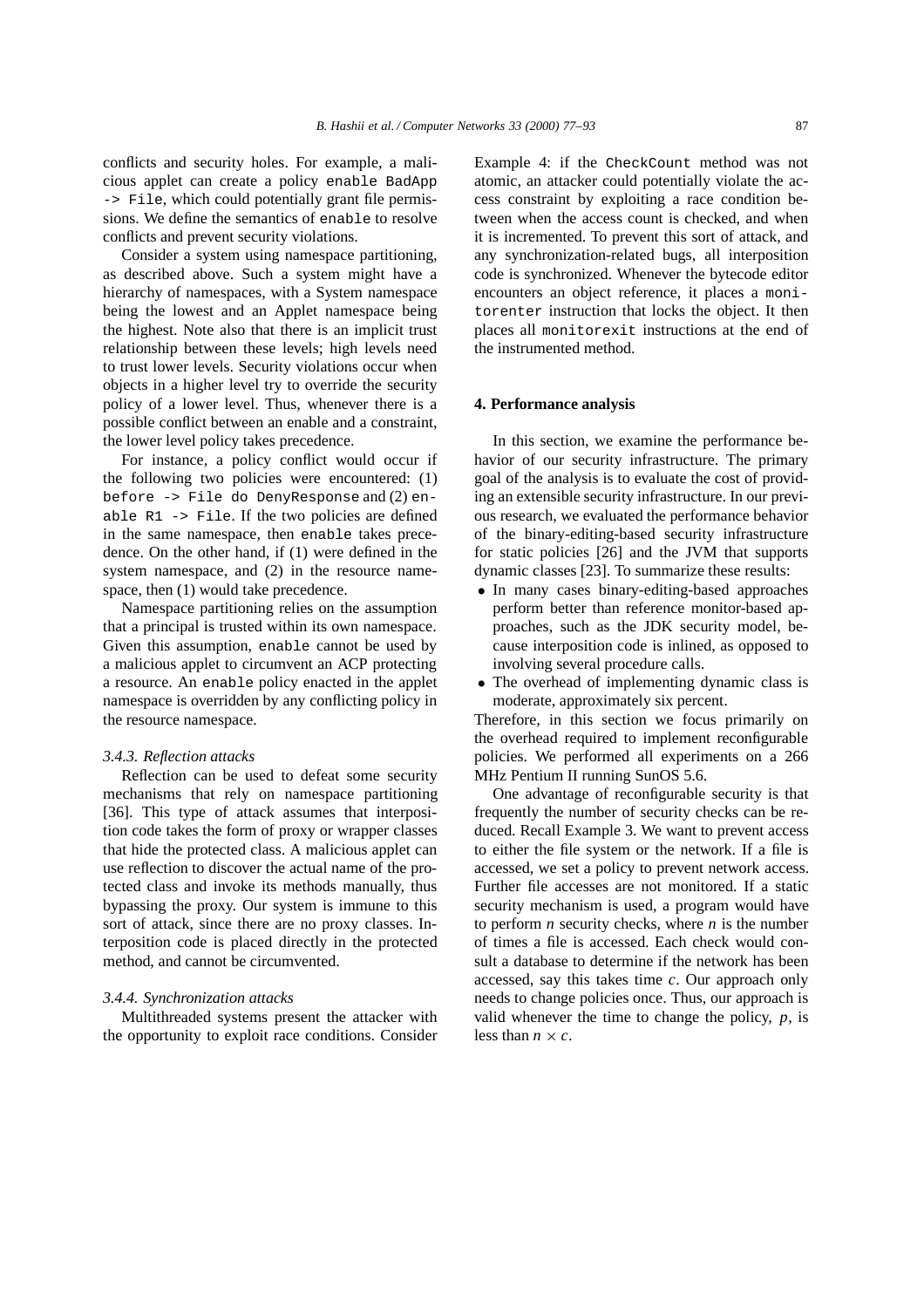| Table 1                                          |  |  |
|--------------------------------------------------|--|--|
| Policy modification results, recorded in seconds |  |  |

| Add policy                       | 0.060    |
|----------------------------------|----------|
| Remove policy                    | 0.015    |
| Loading a class $(w/o$ policy)   | 0.018    |
| Loading a class (w policy)       | 0.051    |
| Invoking a method $(w/o$ policy) | 0.000070 |
| Invoking a method (w policy)     | 0.00092  |

### *4.1. Microbenchmarks*

In order to determine *p*, we measured the time to add or remove a simple policy using the meta-interface. The policy we used for these microbenchmarks is:

# before -> method NoApp. run()V do NoResponseObject

The NoApp class is a subclass of Thread and redefines the run method. Both the protected method and the response are empty and do nothing. The result of each of these experiments is the average of 100 runs. It takes about 0.060 seconds to add a policy when the protected class has already been loaded. This includes the time to modify and replace the class. It takes about 0.015 seconds to remove a policy, including the time to unmodify and replace the class. Table 1 summarizes the results. For comparison, we have also included the time to load a class, with and without a relevant policy already installed, as well as the time to run the modified and unmodified methods.

#### *4.2. Application benchmarks*

We ran a second set of experiments to examine the overhead of enforcing security policies on applications. In particular, we used the SPECjvm '98 benchmark suite  $[32]$ .<sup>3</sup> We specified a simple security policy that prints a warning message when writing more than a given number of bytes. The policy is defined as follows:

before -> class spec.io.FileOutputStream and spec.io.FileOutputStream.byteCount

>1000000 do AlertResponseObject

We also did a control run with no policy specified. Table 2 summarizes our results; the performance penalty in most cases was around 7%. The variation in overhead is partly due to the amount of times the restricted resource is used. The jack benchmark, for example, is very IO-intensive, resulting in a 25.7% overhead. We expect that in most cases the overhead will be minimal. In the case of jack, the higher overhead is due to policy enforcement. We are currently looking at optimization techniques in order to reduce this cost.

## **5. Related work**

We have divided this section into two parts. The first compares approaches for providing access control for mobile code. The second compares security policy languages.

## *5.1. Access control mechanisms*

We evaluate and compare several proposed access control mechanisms with our mechanism. We focus on the power, flexibility, and dynamism of each approach, as compared to our work.

A mechanism for controlling access is a wrapper [34]. A wrapper is a code that encapsulates a resource. It may change the resource's behavior by running interposition code. Thus, a wrapper could be used to add access control checks to a resource by inlining the interposition code, as in [35], or by calling a wrapper which then calls the original code, as in [13]. A technique operating at the system call level [15] uses a loadable kernel module to intercept and wrap system calls. On the other hand, type hiding [36] modifies the dynamic linking process in Java to hide or replace classes seen by an applet. It allows a class to be replaced by a proxy class that checks the arguments of the invoked method and conditionally throws an exception or call their original methods. The problem with using wrappers to implement extensible security can be seen in Naccio [13]. Naccio provides a framework for specifying resource hooks, state maintenance code, and safety policies. Pro-

<sup>&</sup>lt;sup>3</sup> We used a SPECjvm problem size of 100. These results are not SPEC compliant, and are suitable for internal comparison only.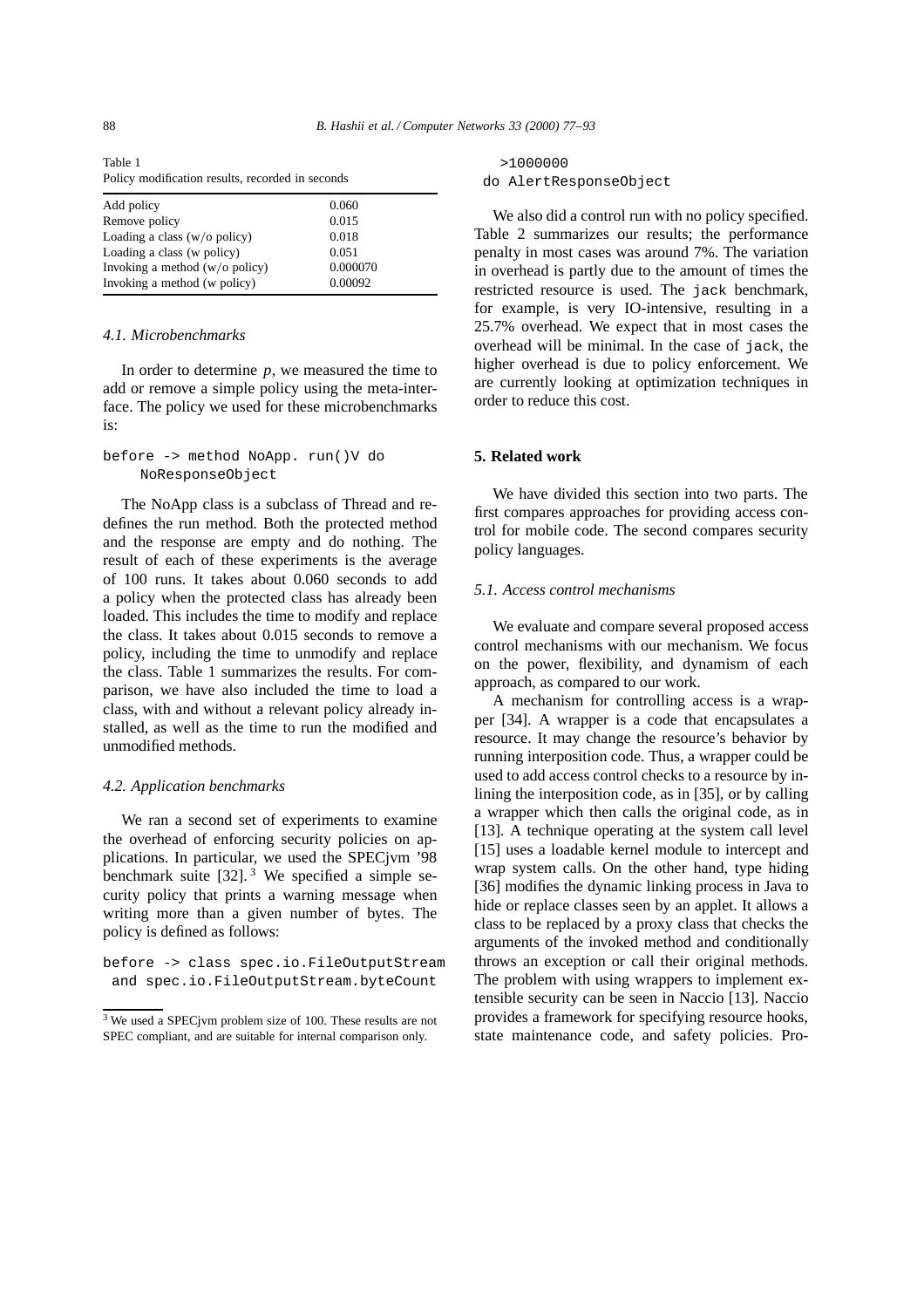Table 2 SpecJVM results, recorded in seconds

| Benchmark | Standard JVM $(T_0)$ | Active policy $(T_n)$ | $(T_{\rm p} - T_{\rm o})/T_{\rm p}$ |  |
|-----------|----------------------|-----------------------|-------------------------------------|--|
| check     | 1.06                 | 1.497                 | 0.292                               |  |
| mtrt      | 1709.399             | 1845.753              | 0.0739                              |  |
| jess      | 1420.888             | 1532.356              | 0.0727                              |  |
| compress  | 7966.578             | 8219.17               | 0.0307                              |  |
| db        | 2675.772             | 2963.061              | 0.0970                              |  |
| mpegaudio | 6383.705             | 6746.463              | 0.0538                              |  |
| jack      | 2083.441             | 2804.971              | 0.257                               |  |
| javac     | 1682.285             | 1820.105              | 0.0757                              |  |

grams are transformed to use wrappers instead of the original library code. However, in order for Naccio to support extensible security policies, it must recompile policy definitions, recreate library wrappers and re-modify programs to use the new wrappers.

As an alternative mechanism, a resource monitor [2] intercepts and validates resource accesses. Our approach uses an extensible resource manager which is essentially created and modified at runtime. Most approaches, however, use a static resource monitor. While a user can change what a static resource monitor does — denying access or not — fairly easily, it is more difficult to change the set of monitored resources. In order to support policies over any resource, all resources must be monitored, and this can be very inefficient. As a result, most existing systems do not do this. Systems such as Java and Safe-Tcl define a subset of operations which are security-relevant and check only those references. Likewise, the monitors in [20] intercept and authorize all IPC calls.

Another approach that inlines resource monitor code is used in Security Automata SFI Implementation (SASI) developed at Cornell University [12]. The main differences between SASI and our work is the way in which policies are specified, and that SASI has an implementation for x86 assembly code. The advantage of x86 assembly code is limited in that it is difficult to extract application level resources from low-level code. There is also a SASI implementation for Java which is similar to this work. However, it does not support dynamic policy changes.

In Java's security model [17], each resource has a permission class associated with it, for instance java.io.FilePermission. A policy file specifies which principals have which permissions. The java.security.Policy object contains the policies that are currently in effect. A policy can be changed by either setting a new policy object or by calling its refresh method and reloading its policy. However, this form of extensible security is limited. For example, it is possible to write resources that do not call the access controller. Protecting such resources would require rewriting the resource class. Our approach can handle this by automatically modifying the resource. Furthermore, access control decisions are based on the protection domain of the code. It is not clear how to base decisions on environmental or historical conditions.

Deeds [11] is a history-based access control mechanism built on top of Java 1.1's security mechanism. In this system, a security event is a call to the security manager. The security manager will, in turn, call the handlers for the particular event. Policies can be modified by changing these handlers. However, like other static resource monitor approaches, it is unclear how to modify policies over resources that do not use Java's security manager.

Riechmann and Hauck [29] use meta-objects to implement security policies. A number of metaobjects can be attached to an object reference. They are invoked whenever the object is accessed. This is an alternate method of applying extensible security to objects, with the limitation that anyone can attach meta-objects, but only the meta-object can remove itself.

The Distributed Trusted Operating System (DTOS) [4] provides adaptable security by using security servers. When a request for a resource is made to the kernel or other program, a resource monitor checks with a policy server that determines if the access is allowed. Policies can be changed by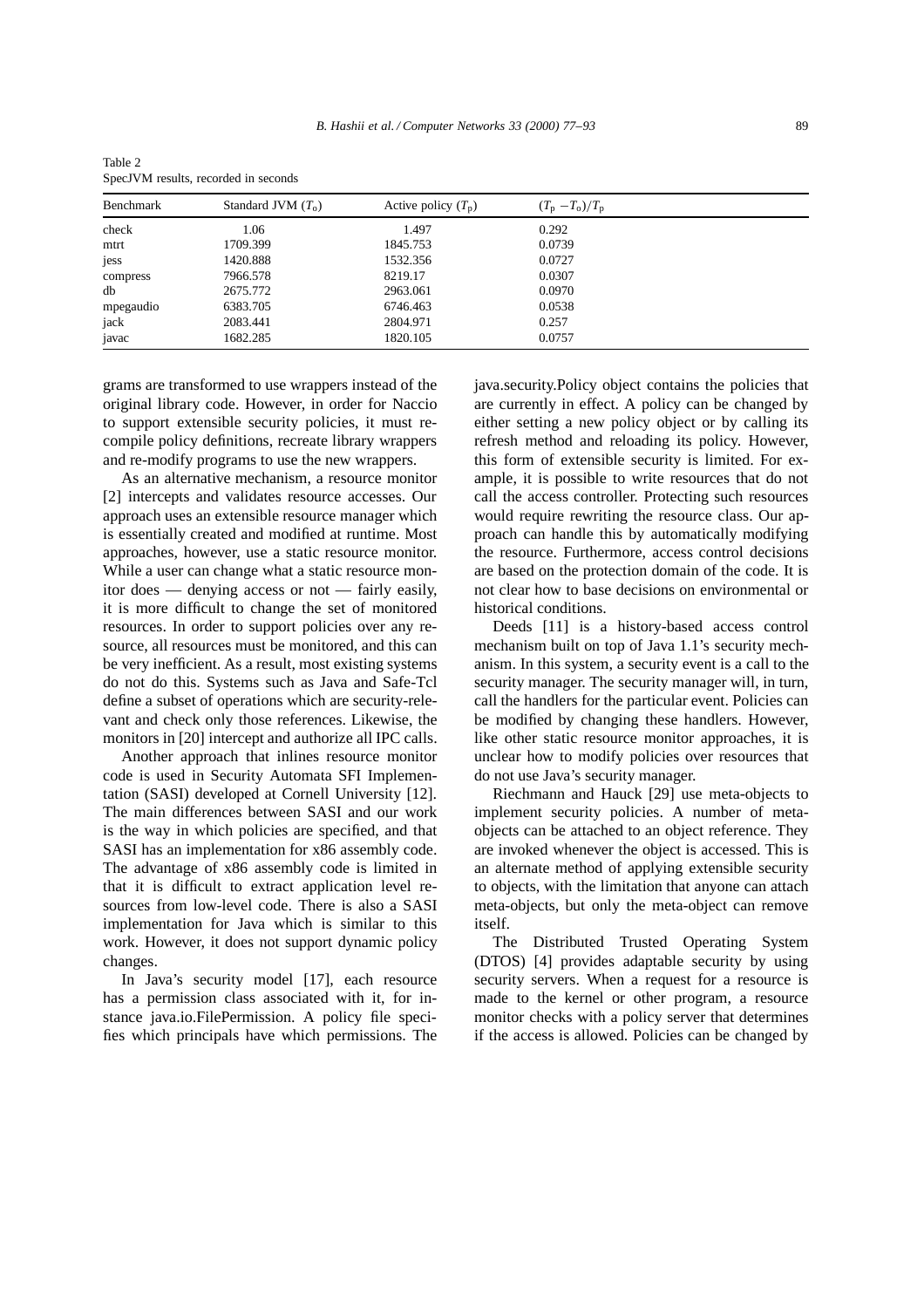either reinitializing the server or changing the active server. However, switching between different kinds of policies is difficult. For example, if a Unix style security policy is in place, the context information that the server needs consists of subjects, objects, and actions. Switching to an MLS policy requires changing the context information to labels.

Another alternate mechanism is a capability [9], an unforgeable reference to an object and a set of access rights. Possession of the capability authorizes the holder to perform the associated accesses on the object. Capabilities also have a notion of revocation and delegation. For example, the J-Kernel project [19] extends Java's security model by implementing a capability system within the language. On the other hand, Cherubim's [27,28] active capabilities provide extensible security policies by containing user-defined scripts that are run when received by a host. The limitation with generic capability systems is that they cannot usually prevent a program from leaking a reference to an untrusted object. Our approach solves this problem by protecting the resource itself, and not just its references.

Domain Type Enforcement (DTE) [3] is Trusted Information System's (TIS's) access control project, in which subjects are grouped into domains and objects are grouped into domains. There is also a language (DTEL) that specifies which domains can perform certain operations on which types and how threads can change domains by executing certain specified programs. DTEL operates on the level of files and programs, whereas our language operates at a finer granularity. Fraser and Badge [14] provide a way of maintaining general security properties across policy changes. The idea is that the addition of new policies should not invalidate the access relationships of the previous policies. They can prove that adherence to policy representing predicates during DTE's policy loading process maintains these properties. While we do not provide any such guarantees, we are currently researching the area of policy reasoning and composition.

## *5.2. Policy languages*

Mechanisms for specifying and enforcing security are also a focus in security policy language research. Security policy languages have been considered as the basis for verification of secure systems design. Various considerations have been given to policy languages for doing general enforcement.

In access control matrices (ACM) [1], a twodimensional matrix captures the access rights of subjects and objects. Entries in a cell determine the list of access rights that a subject has over an object. The ACM is primarily a theoretical tool, and is not used in practice. Its implementations, capability lists and access control lists, are cumbersome to work with when the subjects and objects involved are not known in advance.

Miller and Baldwin [24] describe a method of access control based on boolean expression evaluation. The idea is that each subject and object is given a set of attributes. In addition, there is also a set of rules that link a subject, an object, and an action. These rules can be based on any number of attributes. Since these attributes can be anything, including security level, group membership or time of day, they can be used to implement most security policies. Our approach is similar in that we capture the various attributes in terms of boolean expressions.

Goguen and Meseguer [16] use an algebraic specification approach to specify security policies. Their particular approach expresses security policies as a set of non-interference assertions about a system. Cholvy and Cuppens [7] and Cuppens and Saurel [8] use a form of deontic logic to express policies. In addition to specifying what actions an agent is permitted or forbidden to perform, it allows statements that say what actions an agent is obliged to perform. They use deontic logic to find consistency problems among policies. These policy languages are much more expressive than the one proposed in this paper. We plan to close this gap in the future. Our initial focus has been to develop a simple language for access control that can be implemented easily and efficiently.

The DIAMOND [25] security model provides an alternative model for inheriting security policies in object-oriented systems. It extends the MLS security model described by Denning [10] to object oriented databases. The innovation is that security levels, and hence policies, are not inherited from a class's superclass. Instead, they are derived from its instances. This allows a particular instance of a subclass to have a higher security level than its superclass. DI-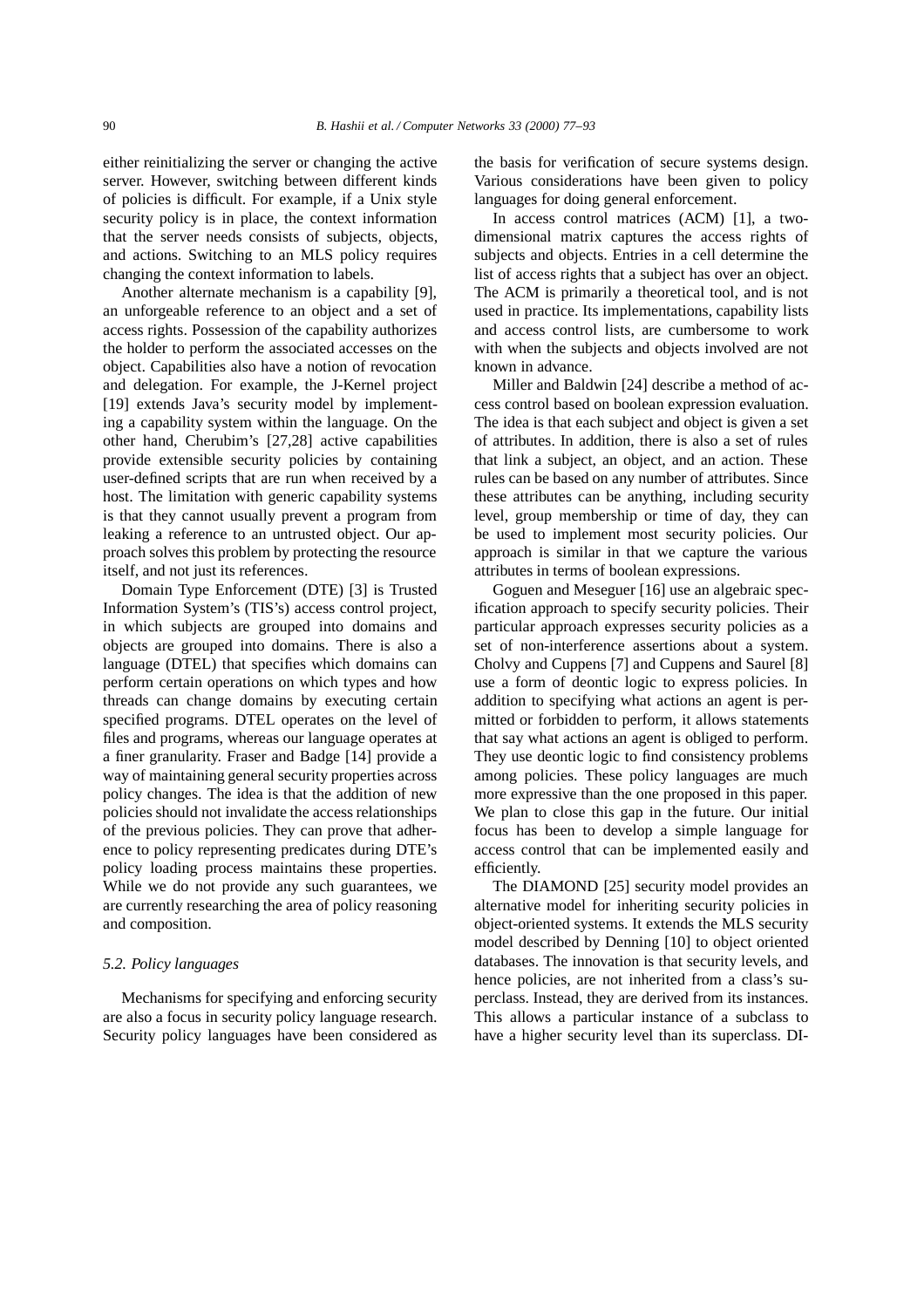AMOND works strictly with MLS policies, whereas our scheme works for arbitrary models.

# **6. Conclusion**

The mobile code environment is inherently dynamic, unpredictable, and dangerous. We have presented an extensible security infrastructure that supports fine-grained security policies that can be modified dynamically to suit the underlying operating conditions. The security infrastructure enables sites to respond to unanticipated changes in the security environment of a system, and changes in operating conditions and organizational goals. Further, sites can use the dynamic capability to eliminate unnecessary security checks. We have implemented the infrastructure in Java using a dynamic class mechanism.

Our future work involves enhancements and optimizations of our implementation. We are currently using the infrastructure to develop distributed policy discovery and management systems. Further, we plan to integrate the infrastructure into a distributed intrusion detection system.

#### **Acknowledgements**

This work is supported by the Defense Advanced Research Project Agency (DARPA) and Rome Laboratory, Air Force Materiel Command, USAF, under agreement number F30602-97-1-0221. The U.S. Government is authorized to reproduce and distribute reprints for Governmental purposes notwithstanding any copyright annotation thereon. The views and conclusions contained herein are those of the authors and should not be interpreted as necessarily representing the official policies or endorsements, either expressed or implied, of the Defense Advanced Research Project Agency (DARPA), Rome Laboratory, or the U.S. Government. We thank Jeff Gragg for help and support in implementing the infrastructure. We also thank Fritz Barnes, Earl Barr and the anonymous reviewers for their excellent comments and help in writing this paper.

#### **References**

- [1] E. Amoroso, Fundamentals of Computer Security Technology, P T R Prentice-Hall, Englewood Cliffs, NJ, 1994.
- [2] J.P. Anderson, Computer security technology planning study, Technical Report ESD-TR-73-51, Vol. II, Electronic Systems Division, Air Force Systems Command, Hanscom AFB, Bedford, MA 01731, October 1972, [NTIS AD-758 206].
- [3] L. Badger, D.F. Sterne, D.L. Sherman, K.M. Walker and S.A. Haghighat, Practical domain and type enforcement for UNIX, in: Proc. of the 1995 IEEE Symposium on Security and Privacy, Oakland, CA, May 1995, IEEE Comput. Soc. Press, pp. 66–77.
- [4] M. Carney and B. Loe, A comparison of methods for implementing adaptive security policies, in: Proc. of the Seventh USENIX UNIX Security Symposium, San Antonio, TX, January 1998, pp. 1–14.
- [5] D. Chess, B. Grosof, C. Harrison, D. Levine, C. Parris, and G. Tsudik, Itinerant agents for mobile computing, IEEE Personal Communications, October 1995, pp. 34–49.
- [6] D. Chess, C. Harrison and A. Kershenbaum, Mobile agents: are they a good idea? in: J. Vitek and C. Tschudin (Eds.), Mobile Object Systems. Towards the Programmable Internet, Second International Workshop, MOS '96, Linz, number 1222 in Lecture Notes in Computer Science, July 1997, Springer, New York, pp. 25–47, Also available at http://www.research.ibm.com/massdist/mobag.ps.
- [7] L. Cholvy and F. Cuppens, Analyzing consistency of security policies, in: 1997 IEEE Symposium on Security and Privacy, Oakland, CA, IEEE, pp. 103–112.
- [8] F. Cuppens and C. Saurel, Specifying a security policy: a case study, in: 9th IEEE Computer Security Foundations Workshop, Kenmare, June 1996, IEEE Comput. Soc. Press, pp. 123–134.
- [9] D. Denning, Cryptography and Data Security, Addison-Wesley, Reading, MA, 1983.
- [10] D. Denning and P.J. Denning, Certification of programs for secure information flow, Communications of the ACM 20 (7) (1977) 504–513.
- [11] G. Edjlali, A. Acharya and V. Chaudhary, History-based access control for mobile code, in: Proc. of the 5th ACM Conference on Computer and Communications Security, San Francisco, CA, November 1998, pp. 38–48.
- [12] Ú. Erlingsson and F. Schneider, SASI enforcement of security policies: a retrospective, in: DISCEX'00, Proc. DARPA Information Survivability Conference and Exposition, Hilton Head, SC, January 2000, pp. 287–295.
- [13] D. Evans and A. Twyman, Flexible policy-directed code safety, in: Proc. of the 1999 IEEE Symposium on Security and Privacy, Oakland, CA, May 1999, pp. 32–45.
- [14] T. Fraser and L. Badger, Ensuring continuity during dynamic security policy reconfiguration in DTE, in: Proceedings of the 1998 IEEE Symposium on Security and Privacy, Oakland, CA, May 1998, pp. 15–26.
- [15] T. Fraser, L. Badger and M. Feldman, Hardening COTS software with generic software wrappers, in: Proc. of the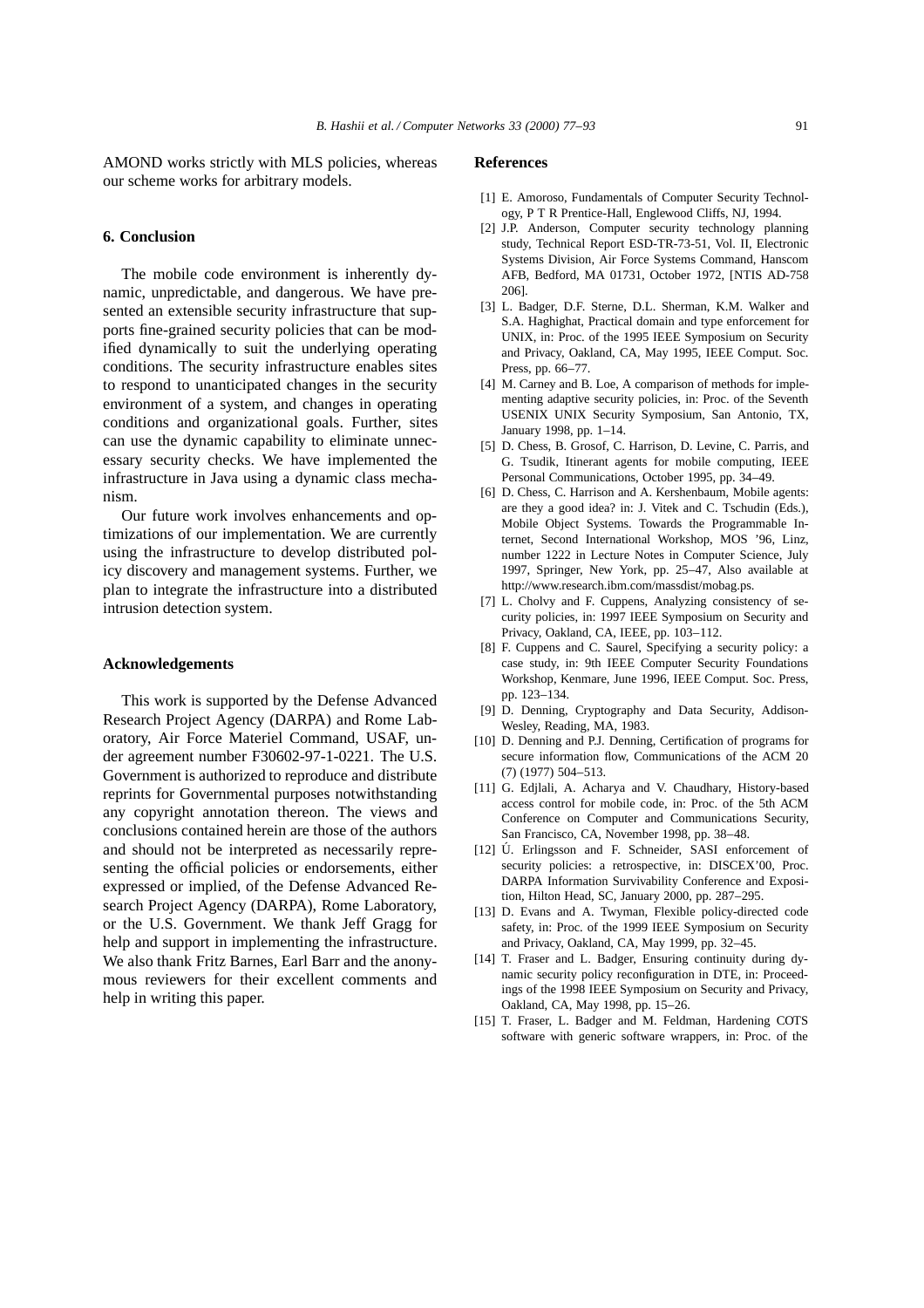1999 IEEE Symposium on Security and Privacy, May 1999, pp. 2–16.

- [16] J.A. Goguen and J. Meseguer, Security policies and security models, in: Proc. of the 1982 Symposium on Security and Privacy, pp. 11–20.
- [17] L. Gong, M. Mueller, H. Prafullchandra and R. Schemers, Going beyond the sandbox: an overview of the new security architecture in the Java Development Kit 1.2, in: Proc. of the USENIX Symposium on Internet Technologies and Systems, Monterey, California, December 1997, pp. 103– 112.
- [18] B. Hashii, M. Lal, S. Samorodin and R. Pandey, Securing systems against external programs, IEEE Internet Computing, Nov./Dec. 1998, pp. 35–45.
- [19] C. Hawblitzel, C. Chang, G. Czajkowski, D. Hu and T. von Eicken, Implementing multiple protection domains in Java, Technical Report 97-1160, Cornell University, 1997.
- [20] T. Jaeger, J. Liedtke and N. Islam, Operating system protection for fine-grained programs, in: Proc. of the 7th USENIX Security Symposium, San Antonio, TX, Jan. 1998, pp. 143– 157.
- [21] JavaSoft, JDK 1.2 Documentation.
- [22] S. Liang and G. Bracha, Dynamic class loading in the Java virtual machine, ACM SIGPLAN Notices 33 (10) (1998) 36–44.
- [23] S. Malabarba, R. Pandey, J. Gragg, E. Barr and F. Barnes, Runtime support for type-safe dynamic Java classes, in: Proc. of the European Conference on Object-Oriented Programming, Sophia Antipolis and Cannes, June 2000, Springer, To appear, Currently available at http://pdclab.cs. ucdavis.edu.
- [24] D.V. Miller and R.W. Baldwin, Access control by boolean expression evaluation, in: Fifth Annual Computer Security Applications Conference, Tucson, AZ, 1990, IEEE Comput. Soc. Press, pp. 131–139.
- [25] L.M. Null and J. Wong, The DIAMOND security policy for object-oriented databases, in: 1992 ACM Computer Science Conference, Communications Proceedings, Kansas City, MO, pp. 49–56.
- [26] R. Pandey and B. Hashii, Providing fine-grained access control for Java programs, in: 13th Conference on Object-Oriented Programming, ECOOP'99, Lecture Notes in Computer Science, Lisbon, June 1999, Springer, New York.
- [27] T. Qian, Active capability: an application specific security and protection model, Technical report, University of Illinois at Urbana-Champaign, December 1996.
- [28] T. Qian, Cherubim agent based dynamic security architecture, Technical report, University of Illinois at Urbana-Champaign, June 1998.
- [29] T. Riechmann and F.J. Hauck, Meta objects for access control: extending capability-based security, in: New Security Paradigms Workshop, Langdale, 1997, pp. 17–22.
- [30] J.H. Saltzer and M.D. Schroeder, The protection of information in computer systems, Proceedings of the IEEE 63 (9) (1975) 1278–1308.
- [31] J.W. Stamos and D.K. Gifford, Remote evaluation, ACM

Transactions on Programming Languages and Systems 12 (4) (1990) 537–565.

- [32] Standard Performance Evaluation Corporation, SPECjvm98 Documentation, 1.01 edition, August 1998, http://www.spe c.org/osg/jvm98/.
- [33] T. Thorn, Programming languages for mobile code, ACM Computing Surveys 29 (3) (1997) 213–239.
- [34] W. Venema, TCP Wrapper: network monitoring, access control, and booby traps, in: UNIX Security Symposium III Proceedings, Baltimore, MD, September 1992, USENIX Assoc., pp. 85–92.
- [35] R. Wahbe, S. Lucco, T.E. Anderson and S.L. Graham, Efficient software-based fault isolation, in: 14th ACM Symposium on Operating Systems Principles, ACM, December 1993, pp. 203–216.
- [36] D.S. Wallach, D. Balfanz, D. Dean and E.W. Felten, Extensible security architecture for Java, in: 16th ACM Symposium on Operating Systems Principles, Saint Malo, Oct. 1997, Operating System Review 31 (5), pp. 116–128.
- [37] D.S. Wallach and E.W. Felton, Understanding Java stack inspection, in: 1998 IEEE Symposium on Security and Privacy, Oakland, CA, May 1998, IEEE Comput. Soc., pp. 52–63.





**Brant Hashii** is a PhD student in the Department of Computer Science at UC Davis. His research interests include computer security, security policies, auditing, and mobile programming. Currently, he is exploring ways to apply access constraints to mobile programming systems. He is a member of IEEE and the ACM.

**Scott Malabarba** is an MS student in the Department of Computer Science at UC Davis. His research interests include dynamic software evolution, extensible runtime systems, and distributed computing.